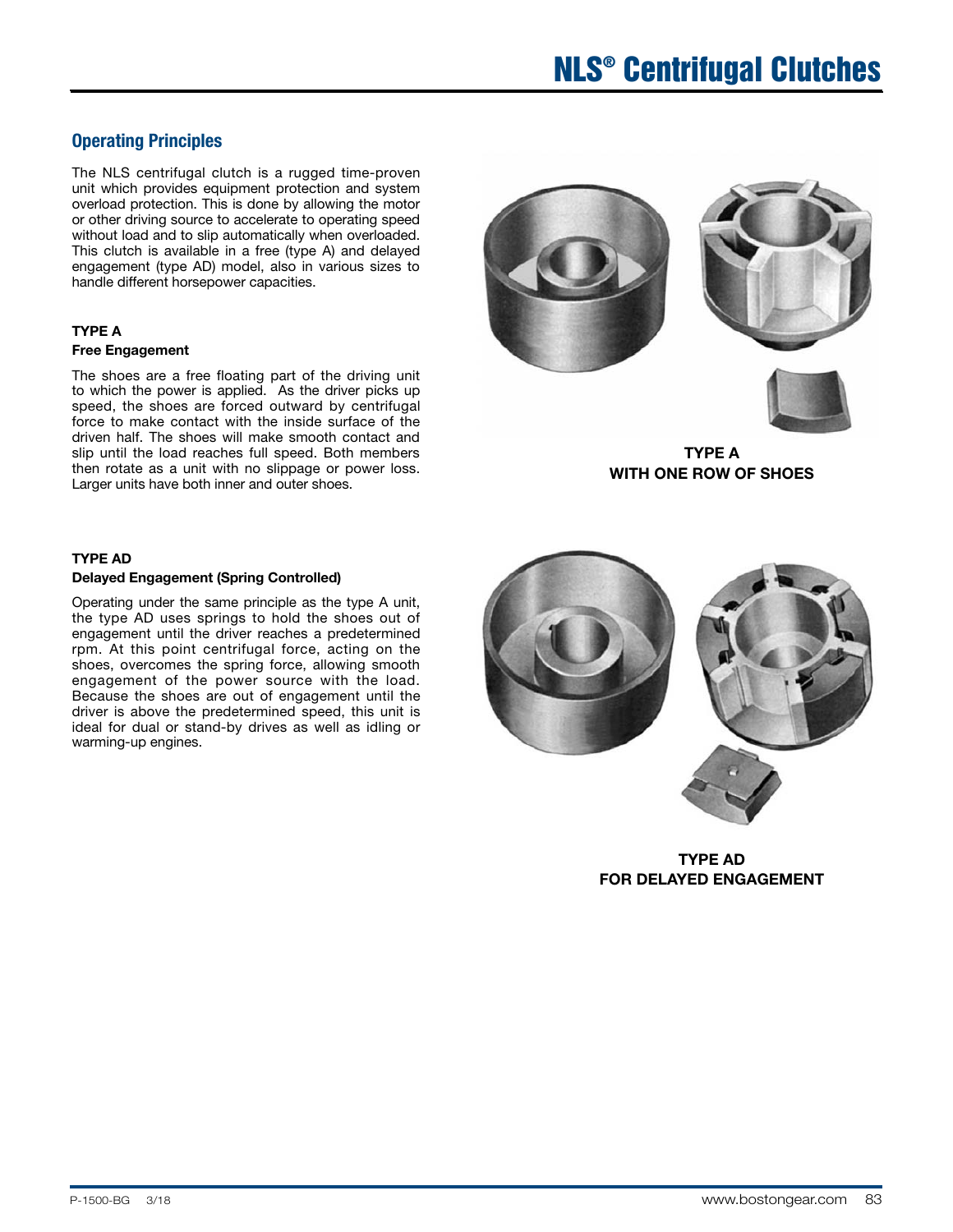# Easy Step by Step Selection Method

### Step #1

Determine HP and minimum driving RPM (also idle RPM if delayed engagement type is required).

### Step #2

Using the service factor chart, determine the proper service factor based on the prime mover and driven equipment.

|                                                                          |                                                                                                                                                                                                                            | DRIVEN EQUIPMENT LOAD CLASSIFICATIONS                                                                                                                  |                                                                                                                                                                                                                   |                                                                                                                                                                 |  |  |  |  |  |  |  |  |
|--------------------------------------------------------------------------|----------------------------------------------------------------------------------------------------------------------------------------------------------------------------------------------------------------------------|--------------------------------------------------------------------------------------------------------------------------------------------------------|-------------------------------------------------------------------------------------------------------------------------------------------------------------------------------------------------------------------|-----------------------------------------------------------------------------------------------------------------------------------------------------------------|--|--|--|--|--|--|--|--|
|                                                                          | LIGHT STEADY LOADS<br>Starting torque is equal<br>to or slightly greater<br>than running torque.                                                                                                                           | MODERATE LOADS<br>High starting torque or<br>above average running<br>torque.                                                                          | MEDIUM LOADS<br>Starting torque is<br>approximately double<br>running torque.                                                                                                                                     | <b>HEAVY-DUTY LOADS</b><br>High starting torque,<br>shock loading, light<br>torque reversals<br>during drive.                                                   |  |  |  |  |  |  |  |  |
|                                                                          |                                                                                                                                                                                                                            |                                                                                                                                                        |                                                                                                                                                                                                                   |                                                                                                                                                                 |  |  |  |  |  |  |  |  |
|                                                                          | Centrifugal pumps,<br>uniformly loaded<br>conveyors, light-duty<br>fans and blowers, liquid<br>mixers and agitators,<br>centrifugal compressors,<br>lobe and vane type<br>blowers, gear pumps,<br>textile machinery, wood- | Machine tools.<br>hot oil pumps, heavy-<br>duty centrifugal pumps,<br>cooling towers, slurry<br>agitators, boiler feed<br>pumps, hoists,<br>conveyors. | Dredge pumps,<br>dynamometer drives,<br>light-duty hammermills,<br>lineshafts, paper-<br>converting machinery,<br>rotary kilns, rotary or<br>screw-type pumps for<br>high viscosity fluids,<br>paper mill cranes. | Mine ventilating fans,<br>reciprocating pumps<br>or compressors, paper<br>making machinery,<br>heavy-duty hammer-<br>mills, ore crushers,<br>pulverizing mills. |  |  |  |  |  |  |  |  |
| <b>PRIME MOVER</b>                                                       | working machinery.                                                                                                                                                                                                         |                                                                                                                                                        |                                                                                                                                                                                                                   |                                                                                                                                                                 |  |  |  |  |  |  |  |  |
| Steam, gas or air turbine                                                | 1.00                                                                                                                                                                                                                       | 1.25                                                                                                                                                   | 1.50                                                                                                                                                                                                              | 1.75                                                                                                                                                            |  |  |  |  |  |  |  |  |
| AC electric motor                                                        | 1.25                                                                                                                                                                                                                       | 1.50                                                                                                                                                   | 1.50                                                                                                                                                                                                              | 1.75                                                                                                                                                            |  |  |  |  |  |  |  |  |
| DC electric motor or DOL<br>start AC electric motor,<br>hydraulic motors | 1.25                                                                                                                                                                                                                       | 1.50                                                                                                                                                   | 1.75                                                                                                                                                                                                              | 2.00                                                                                                                                                            |  |  |  |  |  |  |  |  |
| Gasoline, natural gas, propane<br>or other spark ignition engine         | 1.75                                                                                                                                                                                                                       | 1.75                                                                                                                                                   | 2.00                                                                                                                                                                                                              | <b>CONSULT</b><br>ENGINEERING                                                                                                                                   |  |  |  |  |  |  |  |  |
| Diesel*                                                                  | 2.00                                                                                                                                                                                                                       | 2.50                                                                                                                                                   | 2.75                                                                                                                                                                                                              | CONSULT<br><b>ENGINEERING</b>                                                                                                                                   |  |  |  |  |  |  |  |  |

\* Consult application engineering on all engine drives.

Dual drive applications are to be treated as two single drives for service factor purposes.

For conveyor applications consult applications engineering.

For any application with extremes in inertia, starting torque, or questionable equipment, consult application engineering.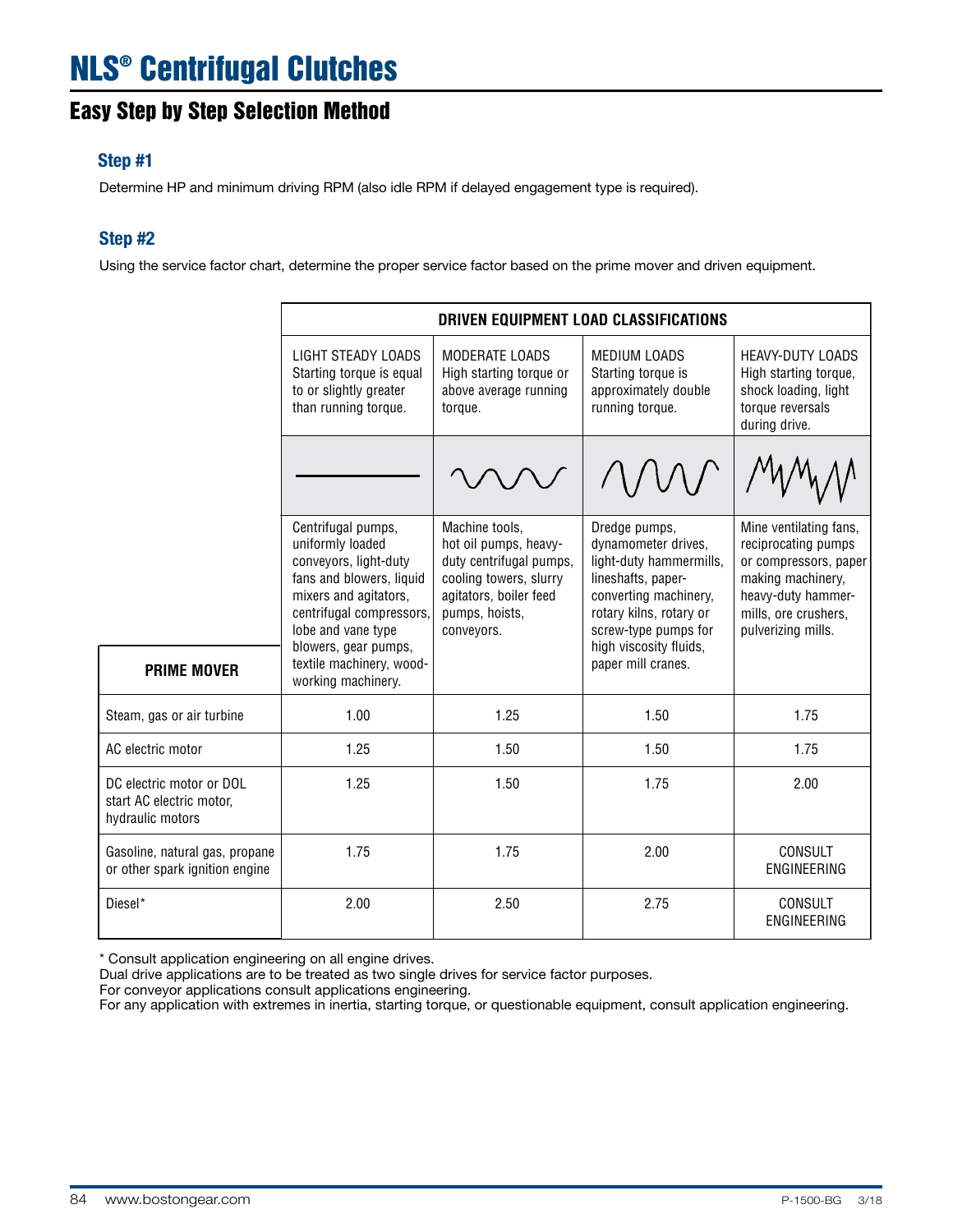# Easy Step by Step Selection Method<br>Step #3

Specify the clutch selected.



Sure-Grip bushings are sold separately.

| Ordering examples: |                                                                        |
|--------------------|------------------------------------------------------------------------|
| N016-2             | 16A-2 clutch (no modifications)                                        |
| <b>N016-2-B</b>    | 16A-2 clutch with dynamic balancing                                    |
| N016-2-S           | 16A-2 clutch with steel ring                                           |
| $N016-2-B-S$       | 16A-2 clutch with dynamic balancing and steel ring                     |
| <b>N016-B-L-S</b>  | 16A-2 clutch with dynamic balancing, limited end float, and steel ring |
| <b>J3316</b>       | J Sure-Grip bushing with a 3-3/16 bore                                 |
|                    |                                                                        |

Note: All NLS clutches use non-asbestos shoe linings.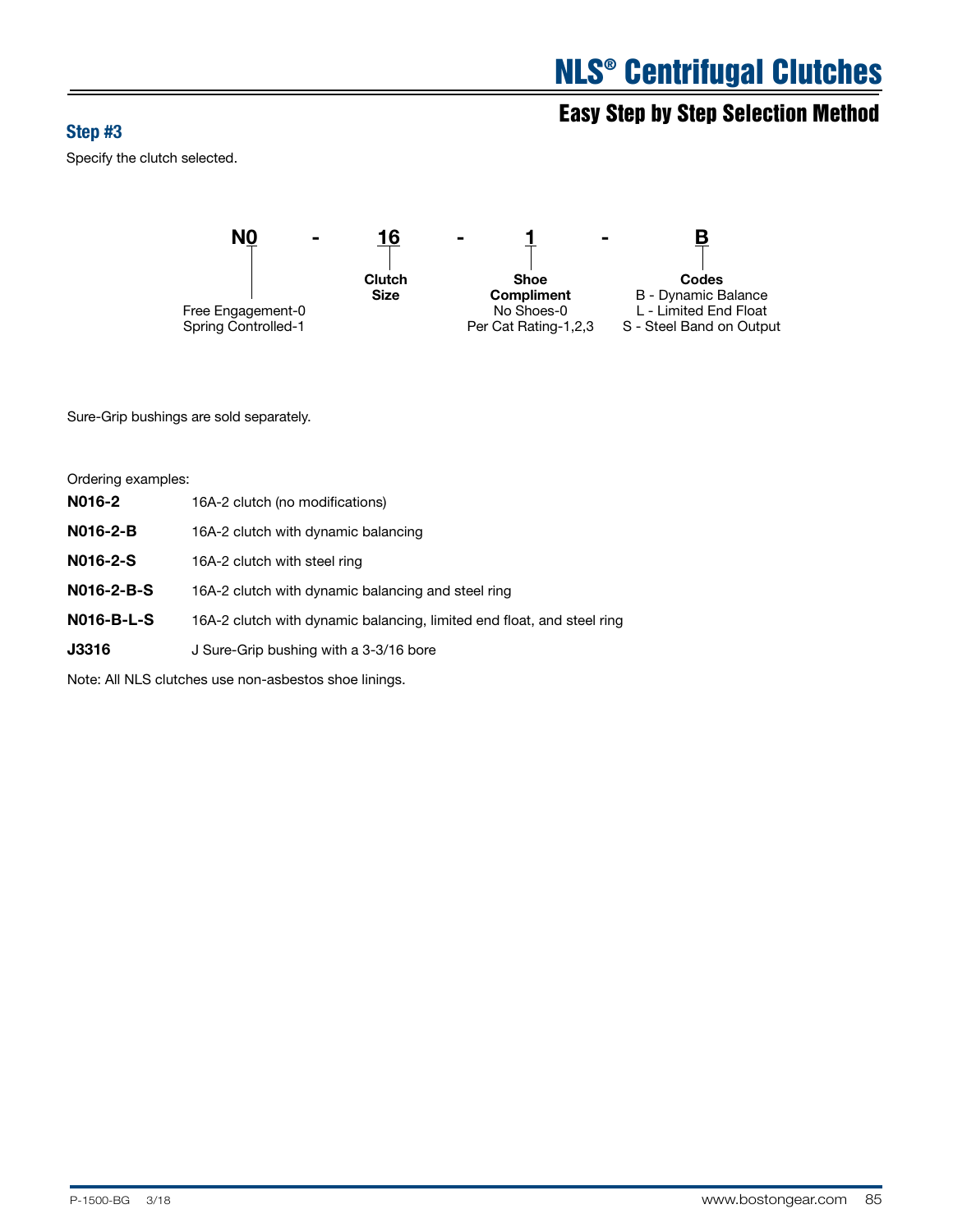## Easy Step by Step Selection Method

### Step #4

Calculate the Design HP (HP x service factor). Using the Design HP and the driving RPM, select the type and size clutch from the following charts.

### TYPE A

### Free Engagement Horsepower Tables

In the NLS free engagement clutch the shoes are a free-moving part of the driving half to which the power is applied. As the driving half picks up speed the shoes are forced outward by centrifugal force into contact with the inside surface of the driven half (drum) which is attached to the load or driven machine. As the shoes make smooth contact, they slip momentarily, or until friction causes the driven half to rotate. When the driven equipment reaches full speed, complete engagement of the shoes with the driven half has taken place, and both members rotate as a unit with no slippage, or power loss.

|                            |                          |             |          | Minimum Dynamic HP |                     |        |         |                                        |         |         | Shoe Replacement |                 |              |                |  |
|----------------------------|--------------------------|-------------|----------|--------------------|---------------------|--------|---------|----------------------------------------|---------|---------|------------------|-----------------|--------------|----------------|--|
| <b>Description</b> Bushing |                          | Max.        | Product  |                    | Minimum Driving RPM |        |         |                                        | Outer   |         | Inner            |                 |              |                |  |
|                            |                          | <b>Bore</b> | Number   | 400                | 500                 | 600    | 720     | 870                                    | 1160    | 1750    | Product No.      | Qty.            | Product No.  | Qty.           |  |
| $4A-1$                     | <b>SH</b>                |             | N004-1   | 0.02               | 0.04                | 0.07   | 0.11    | 0.20                                   | 0.50    | 1.60    | N004-408         | 2               | <b>NONE</b>  |                |  |
| $4A-2$                     | <b>SH</b>                | $1 - 5/8$   | N004-2   | 0.04               | 0.07                | 0.13   | 0.23    | 0.40                                   | 0.90    | 3.30    | N004-408         | 4               | <b>NONE</b>  |                |  |
| $4A-3$                     | <b>SH</b>                |             | N004-3   | 0.05               | 0.09                | 0.15   | 0.27    | 0.50                                   | 1.10    | 3.90    | N004-412         | 4               | <b>NONE</b>  |                |  |
| $6A-1$                     | <b>SDS</b>               |             | N006-1   | 0.09               | 0.20                | 0.30   | 0.50    | 1.00                                   | 2.40    | 8.00    | N006-613         | $\overline{c}$  | <b>NONE</b>  |                |  |
| $6A-2$                     | <b>SDS</b>               | $1 - 15/16$ | N006-2   | 0.15               | 0.30                | 0.50   | 0.90    | 1.60                                   | 3.80    | 13.00   | N006-613         | 3               | <b>NONE</b>  |                |  |
| $6A-3$                     | <b>SDS</b>               |             | N006-3   | 0.20               | 0.40                | 0.70   | 1.20    | 2.10                                   | 5.00    | 17.00   | N006-613         | 4               | <b>NONE</b>  |                |  |
| $6A-4$                     | <b>SDS</b>               |             | N006-4   | 0.29               | 0.60                | 1.00   | 1.80    | 3.20                                   | 7.50    | 26.00   | N006-613         | 6               | <b>NONE</b>  |                |  |
| $7A-1$                     | $\overline{\text{SK}}$   |             | N007-1   | 0.38               | 0.75                | 1.30   | 2.20    | 3.90                                   | 9.40    | 32.00   | N007-726         | 3               | <b>NONE</b>  |                |  |
| $7A-2$                     | SK                       | $2 - 9/16$  | N007-2   | 0.51               | 1.00                | 1.70   | 3.00    | 5.20                                   | 12.00   | 43.00   | N007-726         | 4               | <b>NONE</b>  |                |  |
| $7A-3$                     | SK                       |             | N007-3   | 0.77               | 1.50                | 2.60   | 4.50    | 7.90                                   | 19.00   | 64.00   | N007-726         | 6               | <b>NONE</b>  |                |  |
| $8A-1$                     | $\overline{\mathsf{SF}}$ |             | N008-1   | 0.90               | 1.80                | 3.20   | 5.60    | 9.80                                   | 23.00   | 80.00   | N008-834         | 4               | <b>NONE</b>  |                |  |
| 8A-2                       | <b>SF</b>                | $2 - 15/16$ | N008-2   | 1.00               | 2.00                | 3.60   | 6.00    | 11.00                                  | 26.00   | 88.00   | N008-842         | 4               | <b>NONE</b>  |                |  |
| 8A-3                       | <b>SF</b>                |             | N008-3   | 1.30               | 2.70                | 4.90   | 8.20    | 14.00                                  | 35.00   | 120.00  | N008-834         | 6               | <b>NONE</b>  |                |  |
| 8A-4                       | <b>SF</b>                |             | N008-4   | 1.50               | 3.00                | 5.40   | 9.10    | 16.00                                  | 38.00   | 132.00  | N008-842         | 6               | <b>NONE</b>  |                |  |
| $10A-1$                    | $\overline{E}$           |             | N010-1   | 1.50               | 3.00                | 5.50   | 9.00    | 16.00                                  | 38.00   | 132.00  | N010-1033        | 4               | N010-1026-I  | 4              |  |
| $10A-2$                    | E                        | $3 - 1/2$   | N010-2   | 1.50               | 3.50                | 6.00   | 10.00   | 18.00                                  | 43.00   | 149.00  | N010-1042        | 4               | N010-1026-I  | 4              |  |
| $10A-3$                    | E                        |             | N010-3   | 2.00               | 4.50                | 7.50   | 13.00   | 24.00                                  | 56.00   | 192.00  | N010-1033        | 6               | N010-1026-I  | $\,6$          |  |
| $10A-4$                    | E                        |             | N010-4   | 2.50               | 5.00                | 9.00   | 15.00   | 28.00                                  | 65.00   | 224.00  | N010-1042        | 6               | N010-1026-I  | 6              |  |
| $12A-1$                    | F                        |             | N012-1   | 3.00               | 6.50                | 12.00  | 19.00   | 35.00                                  | 82.00   | 285.00  | N012-1275        | 3               | N012-1256-I  | 3              |  |
| $12A-2$                    | F                        | $3 - 15/16$ | N012-2   | 4.00               | 8.50                | 16.00  | 26.00   | 47.00                                  | 110.00  | 380.00  | N012-1275        | 4               | N012-1256-I  | 3              |  |
| $12A-3$                    | F                        |             | N012-3   | 6.00               | 12.00               | 21.00  | 36.00   | 65.00                                  | 154.00  | 533.00  | N012-1260        | 6               | N012-1256-I  | 6              |  |
| $12A-4$                    | F                        |             | N012-4   | 6.50               | 13.00               | 23.00  | 39.00   | 70.00                                  | 165.00  | 570.00  | N012-1275        | 6               | N012-1256-I  | 6              |  |
| $14A-1$                    | $\overline{F}$           |             | N014-1   | 8.50               | 17.00               | 31.00  | 51.00   | 92.00                                  | 217.00  | 749.00  | N014-1453        | 6               | N014-1468-I  | 3              |  |
| $14A-2$                    | F                        | $3 - 15/16$ | N014-2   | 10.00              | 20.00               | 36.00  | 60.00   | 108.00                                 | 255.00  | 879.00  | N014-1470        | 6               | N014-1468-I  | 4              |  |
| $14A-3$                    | F                        |             | N014-3   | 13.00              | 27.00               | 48.00  | 81.00   | 144.00                                 | 340.00  | 1170.00 | N014-1470        | 8               | N014-1468-I  | 6              |  |
| $16A-1$                    | J                        |             | N016-1   | 13.00              | 26.00               | 47.00  | 79.00   | 141.00                                 | 333.00  | 1150.00 | N016-16110       | $\overline{4}$  | N016-16100-I | 3              |  |
| 16A-2                      | J                        | $4 - 1/2$   | N016-2   | 14.00              | 28.00               | 50.00  | 84.00   | 150.00                                 | 354.00  | 1220.00 | N016-1685        | 6               | N016-16100-I | 4              |  |
| 16A-3                      | J                        |             | N016-3   | 20.00              | 39.00               | 70.00  | 118.00  | 212.00                                 | 499.00  | 1720.00 | N016-16110       | 6               | N016-16100-I | 4              |  |
| 16A-4                      | J                        |             | N016-4   | 26.00              | 53.00               | 93.00  | 158.00  | 282.00                                 | 666.00  | 2290.00 | N016-16110       | 8               | N016-16100-I | 6              |  |
| $19A-1$                    | <b>BTS</b>               |             | N019-1   | 43.00              | 87.00               | 154.00 | 260.00  | 461.00                                 | 1090.00 |         | N019-19150       | 6               | N019-19100-I | 6              |  |
| 19A-2                      | <b>BTS</b>               |             | N019-2   | 57.00              | 115.00              | 204.00 | 346.00  | 614.00                                 | 1450.00 |         | N019-19150       | 8               | N019-19100-I | 8              |  |
| $24A-1$                    | <b>BTS</b>               |             | $N024-1$ | 77.00              | 156.00              | 276.00 | 468.00  | 828.00                                 | 1967.00 |         | N024-24140       | 8               | N024-24180-I | 4              |  |
| 24A-2                      | <b>BTS</b>               |             | N024-2   | 114.00             | 221.00              | 391.00 | 663.00  | 1170.00                                | 2785.00 |         | N024-24200       | 8               | N024-24180-I | 6              |  |
| 24A-3                      | <b>BTS</b>               |             | N024-3   | 164.00             | 332.00              | 587.00 | 995.00  | 1760.00                                | 4180.00 |         | N024-24200       | 12              | N024-24180-I | 8              |  |
| 24A-4                      | <b>BTS</b>               |             | N024-4   | 219.00             | 443.00              | 783.00 | 1327.00 | 2345.00                                | 5570.00 |         | N024-24200       | 16              | N024-24220-I | 8              |  |
| $25A-1$                    | <b>BTS</b>               |             | N025-1   | 246.00             | 498.00              | 881.00 |         | 1490.00 2640.00                        | 6270.00 |         | N024-24200       | $\overline{18}$ | N024-24180-I | $\overline{8}$ |  |
| 25A-2                      | <b>BTS</b>               |             | N025-2   | 287.00             |                     |        |         | 581.00 1030.00 1740.00 3080.00         | 7310.00 |         | N024-24200       | 21              | N024-24220-I | 8              |  |
| 25A-3                      | <b>BTS</b>               |             | N025-3   | 342.00             |                     |        |         | 669.00 1160.00 2000.00 3530.00 8360.00 |         |         | N024-24200       | 24              | N024-24180-I | 8              |  |

Horsepower tables are based on ideal test conditions. As with all friction clutches, the actual horsepower will vary with application conditions. When using a model with inner shoes:

A) horsepower ratings prior to shoe lock-up (dynamic horsepower ratings) do not include inner shoe.

 B) horsepower rating after complete shoe lock-up with inner shoe (static horsepower ratings) are approximately double the dynamic rating. For high speed applications and models above 10", consult application engineering.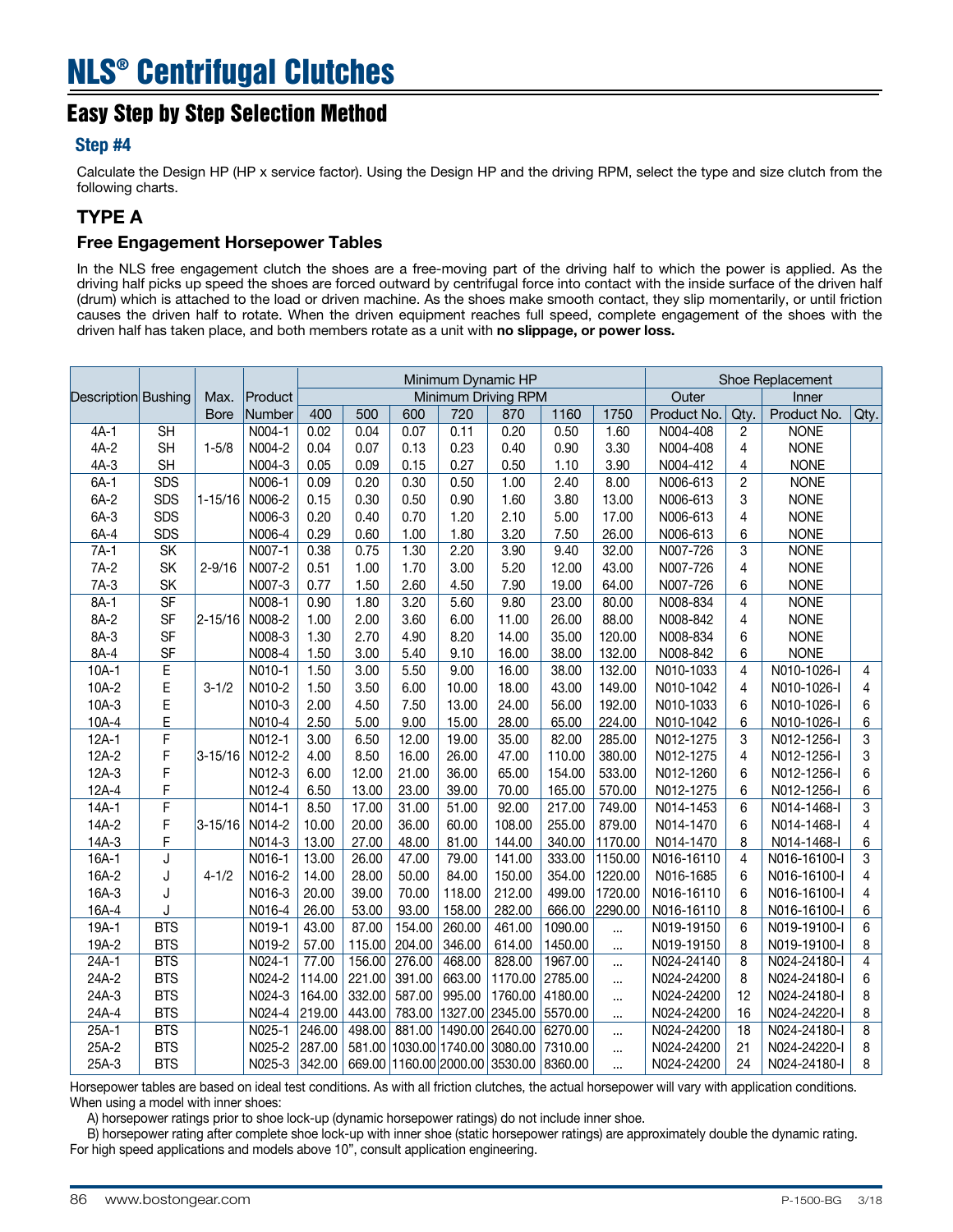# Easy Step by Step Selection Method

### TYPE AD

### Delayed Engagement Horsepower Tables

In the NLS delayed engagement clutch, shoe engagement is controlled by springs. The springs are fastened to the clutch shoes and inserted in slots in the driving half. Spring action holds the shoes out of engagement with the driven half until the driving half reaches a pre-determined RPM. Above this RPM, centrifugal force acting on the shoes overcomes the spring force allowing smooth engagement of the power source with the driven equipment. Since the shoes do not contact the driven half unless the driving half is started and accelerated, the delayed engagement type AD is ideal for dual or standby drives. The cushioned contact also means no sudden load imposed on motor, electrical, clutch or driven equipment.

|              |                          |             |          |          | Minimum Dynamic HP                     | Max.       | <b>Shoe Replacement</b> |            |             |                         |
|--------------|--------------------------|-------------|----------|----------|----------------------------------------|------------|-------------------------|------------|-------------|-------------------------|
| Description  | <b>Bushing</b>           | Max.        | Product  |          | Minimum Driving RPM / Maximum Idle RPM |            |                         | Idle       | Outer       |                         |
|              |                          | <b>Bore</b> | Number   | 870/300* | 1160/700*                              | 1750/1000* | 2500/1500*              | <b>RPM</b> | Product No. | Qty.                    |
| 4AD-1        | <b>SH</b>                | $1 - 5/8$   | N104-1   | 0.18     | 0.31                                   | 1.10       | 3.20                    | 300-1500   | N104-9001   | $\overline{2}$          |
| $4AD-2$      | <b>SH</b>                | $1 - 5/8$   | N104-2   | 0.37     | 0.63                                   | 2.30       | 6.40                    | 300-1500   | N104-9001   | 4                       |
| 6AD-1        | SDS                      | $1 - 15/16$ | N106-1   | 0.80     | 1.40                                   | 5.00       | 14.60                   | 300-1500   | N106-9001   | $\overline{2}$          |
| 6AD-2        | <b>SDS</b>               | $1 - 15/16$ | N106-2   | 1.20     | 2.10                                   | 8.00       | 21.90                   | 300-1500   | N106-9001   | 3                       |
| 6AD-3        | <b>SDS</b>               | $1 - 15/16$ | N106-3   | 1.70     | 2.80                                   | 10.50      | 29.20                   | 300-1500   | N106-9001   | 4                       |
| 6AD-4        | <b>SDS</b>               | $1 - 15/16$ | N106-4   | 2.50     | 4.30                                   | 15.50      | 43.80                   | 300-1500   | N106-9001   | 6                       |
| <b>7AD-1</b> | <b>SK</b>                | $2 - 1/2$   | N107-1   | 3.00     | 5.00                                   | 18.50      | 50.00                   | 300-1500   | N107-9001   | 3                       |
| <b>7AD-2</b> | <b>SK</b>                | $2 - 1/2$   | N107-2   | 4.00     | 6.80                                   | 24.50      | 67.00                   | 300-1500   | N107-9001   | 4                       |
| <b>7AD-3</b> | <b>SK</b>                | $2 - 1/2$   | N107-3   | 6.00     | 10.90                                  | 37.00      | 100.00                  | 300-1500   | N107-9001   | 6                       |
| 8AD-1        | $\overline{\mathsf{SF}}$ | $2 - 15/16$ | N108-1   | 7.50     | 13.00                                  | 47.00      | 136.00                  | 300-1500   | N108-9001   | 4                       |
| 8AD-2        | <b>SF</b>                | $2 - 15/16$ | N108-2   | 11.50    | 19.50                                  | 71.00      | 204.00                  | 300-1500   | N108-9001   | 6                       |
| 10AD-1       | <b>SF</b>                | $2 - 15/16$ | N110-1   | 17.00    | 30.00                                  | 109.00     |                         | 300-1000   | N110-9001   | $\overline{\mathbf{A}}$ |
| 10AD-2       | <b>SF</b>                | $2 - 15/16$ | N110-2   | 26.00    | 45.00                                  | 164.00     |                         | 300-1000   | N110-9001   | 6                       |
| 12AD-1       | $\overline{F}$           | $3 - 15/16$ | N112-1   | 27.00    | 47.00                                  | 173.00     |                         | 300-1000   | N112-9001   | $\overline{2}$          |
| 12AD-2       | F                        | $3 - 15/16$ | N112-2   | 41.00    | 71.00                                  | 259.00     |                         | 300-1000   | N112-9001   | 3                       |
| 12AD-3       | F                        | $3 - 15/16$ | N112-3   | 55.00    | 95.00                                  | 346.00     |                         | 300-1000   | N112-9001   | 4                       |
| 12AD-4       | F                        | $3 - 15/16$ | N112-4   | 83.00    | 142.00                                 | 519.00     |                         | 300-1000   | N112-9001   | 6                       |
| 14AD-1       | $\overline{F}$           | $3 - 15/16$ | $N114-1$ | 73.00    | 125.00                                 |            |                         | 200-700    | N114-9001   | 4                       |
| 14AD-2       | F                        | $3 - 15/16$ | N114-2   | 110.00   | 188.00                                 |            |                         | 200-700    | N114-9001   | 6                       |
| 14AD-3       | F                        | $3 - 15/16$ | N114-3   | 147.00   | 251.00                                 |            |                         | 200-700    | N114-9001   | 8                       |
| 16AD-1       | J                        | $4 - 1/2$   | N116-1   | 100.00   | 172.00                                 |            |                         | 200-700    | N116-9001   | $\overline{2}$          |
| 16AD-2       | J                        | $4 - 1/2$   | N116-2   | 201.00   | 344.00                                 |            |                         | 200-700    | N116-9001   | 4                       |
| 16AD-3       | J                        | $4 - 1/2$   | N116-3   | 302.00   | 516.00                                 |            |                         | 200-700    | N116-9001   | 6                       |
| 16AD-4       |                          | $4 - 1/2$   | N116-4   | 402.00   | 689.00                                 | —          |                         | 200-700    | N116-9001   | 8                       |
| 19AD-1       | <b>BTS</b>               |             | N119-1   | 521.00   |                                        |            |                         | 200-500    | N119-9001   | 6                       |
| 19AD-2       | <b>BTS</b>               |             | N119-2   | 695.00   |                                        |            |                         | 200-500    | N119-9001   | 8                       |
| 24AD-1       | <b>BTS</b>               |             | $N124-1$ | 701.00   |                                        |            |                         | 50-300     | N124-9001   | 4                       |
| 24AD-2       | <b>BTS</b>               |             | N124-2   | 1402.00  |                                        |            |                         | 50-300     | N124-9001   | 8                       |
| 24AD-3       | <b>BTS</b>               |             | N124-3   | 2103.00  |                                        |            |                         | 50-300     | N124-9001   | 12                      |
| 24AD-4       | <b>BTS</b>               |             | N124-4   | 2805.00  |                                        |            |                         | 50-300     | N124-9001   | 16                      |

\* Horsepower ratings listed are based on idle speed as indicated.

For high speed applications, models above 10", or special idle speeds, consult application engineering.

Horsepower ratings listed are based on ideal test conditions. As with all friction clutches, the actual horsepower will vary with application conditions.

### Step #5

Check high speed applications for dynamic balancing and steel band requirements.

|             |                        | <b>RPM</b>                 |                     |
|-------------|------------------------|----------------------------|---------------------|
| Clutch      | <b>Dynamic Balance</b> | Steel Band On Required     | Max RPM with        |
| <b>Size</b> | <b>Between</b>         | <b>Output Member Above</b> | Max Shoe Compliment |
| 4           | 4700-11500             | 5700                       | 11500               |
| 6           | 3200-7600              | 3900                       | 7600                |
|             | 2700-6600              | 3300                       | 6600                |
| 8           | 2400-5700              | 2900                       | 5700                |
| 10          | 1900-4600              | 2300                       | 4600                |
| 12          | 1225-3800              | 1900                       | 3800                |
| 14          | 1400-3300              | 1600                       | 3300                |
| 16          | 1200-2900              | 1400                       | 2900                |
| 19          | 1000-1750              | 1200                       | 1750                |
| 24          | 900-1600               | 1000                       | 1600                |
| 25          | 500-1600               | 1000                       | 1600                |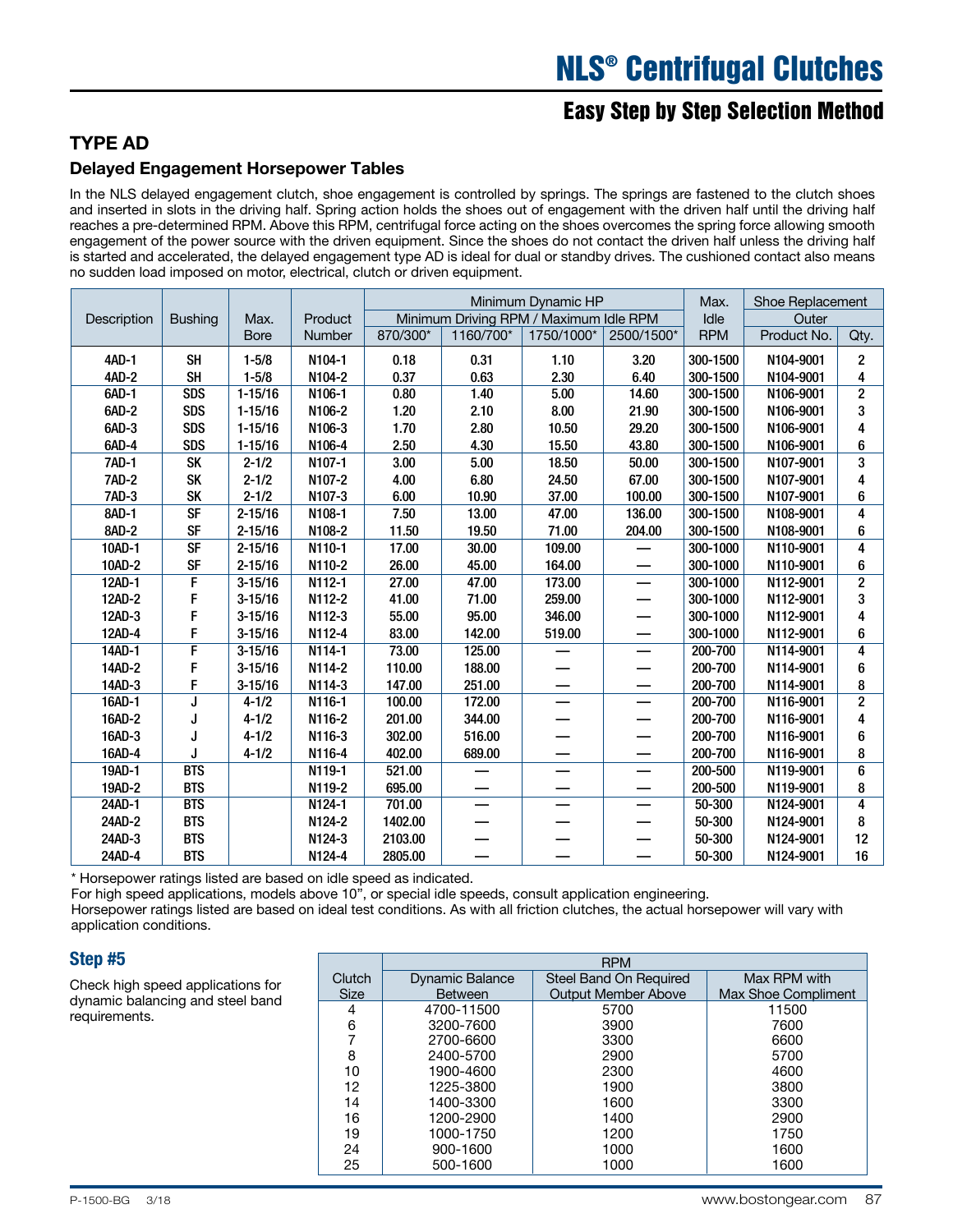# Easy Step by Step Selection Method

### Step #6

Check bore size and available space envelope.

## TYPE A

Free Engagement

Dimensions in Inches





### **MODELS 4A THRU 16A** MODELS 19A & 24A

|             | <b>Clutch Sure-Grip</b> | Max.                    |        | A with              |                                                           |                 |          |       |                     |       |                          |        |                        |         | Shaft End Gap |                          |         | Approx. |
|-------------|-------------------------|-------------------------|--------|---------------------|-----------------------------------------------------------|-----------------|----------|-------|---------------------|-------|--------------------------|--------|------------------------|---------|---------------|--------------------------|---------|---------|
| <b>Size</b> | Bushing                 | Keved                   | A      | <b>Steel</b>        | B.                                                        | C               | D        |       |                     | G     | н                        | Χ      |                        | Min     | Max           | М                        | $B+M$   | Wt.     |
|             |                         | <b>Bore</b>             |        | <b>Band</b>         |                                                           |                 |          |       |                     |       |                          |        |                        |         |               |                          |         | Lbs.    |
| 4A          | SH                      | 1-5/8                   | 4.4375 | $\qquad \qquad -$   |                                                           | 4.8125 2.2500   | 1.1250 l |       | $.0000$ 2.7500      | .2500 | 4.3750                   | .0625  | .0625                  | .0625   | 2.0000        |                          | 4.8125  |         |
| 6A          | SDS                     | 1-15/16 6.5000 7.4375   |        |                     |                                                           | 5.5313 3.0625   | .9375    |       | 1.0313 3.1250 .2500 |       | 5.0313                   | 1.3125 | 1.3125                 | .1250   | 2.4063        | .8125                    | 6.3438  | 25      |
| 7A          | <b>SK</b>               |                         |        | 2-1/2 7.6250 8.4375 |                                                           | 7.3125 3.6250   | 1.5000   |       | 1.5625 3.8750 3.125 |       | 6.6875                   | 1.9375 | 1.9375                 | .1250   | 2.8125        | .6875                    | 8.0000  | 40      |
| 8A          | SF                      | $2-15/16$ 8.7500 9.4375 |        |                     |                                                           | 8.0000   4.2500 | 1.281311 |       | 1.7813 4.6250       | .3438 | 7.3125                   | 2.2500 | 2.2500                 | .1250丨  | 2.8125        | 1.8750                   | 9.8750  | 55      |
| 10A         |                         |                         |        |                     | 3-1/2 10.750 11.750 10.5000 4.1250 3.1250 2.2500 6.0000   |                 |          |       |                     | .5000 | 9.5000                   | 3.0000 | 3.0000                 | .1250   | 3.5000        |                          | 10.5000 | 105     |
| 12A         |                         |                         |        |                     | 3-15/16 13.000 14.000 11.3750 5.5000 3.4375 1.3125 6.6250 |                 |          |       |                     |       | .5625   10.2500   3.9375 |        | 3.9375                 | .1250   | 2.3750        | $\overline{\phantom{0}}$ | 11.3750 | 225     |
| 14A         |                         |                         |        |                     | 3-15/16 15.000 16.000 11.3750 5.5000 3.4375 1.3125 6.6250 |                 |          |       |                     |       | .5625   10.2500   3.9375 |        | 3.9375                 | .1250   | 2.3750        | -                        | 11.3750 | 250     |
| 16A         |                         | $4 - 1/2$               |        |                     | 17.250  18.250  13.6250   6.6250   4.1875   1             |                 |          |       | 1.5625   7.2500     | .6250 | 12.3750                  | 4.8750 | 4.8750                 | ا 1250. | 2.6250        | -                        | 13.6250 | 400     |
| 19A         | <b>BTS</b>              |                         |        |                     | 20.500   21.500   14.8125   6.8750   6.2500               |                 |          | .0625 | 10.00               | -     |                          | 7.0000 | 7.0000                 | .1250   | .1875         | $\overline{\phantom{0}}$ | 14.1875 | 600     |
| 24A         | <b>BTS</b>              |                         |        |                     | 25.500   26.500   19.0625   9.8750   8.0000               |                 |          | .0625 | 12.50               | -     | –                        |        | 8.7500 10.0000         | .1250   | .1875         | $\overline{\phantom{0}}$ | 19.0625 | 1225    |
| 25A         | <b>BTS</b>              |                         |        |                     | 26.500 24.1875 13.8750 9.2500   1.0625                    |                 |          |       | 12.50               |       |                          |        | l10.0000l10.0000l.1250 |         | 4.0781        | -                        | 24.1875 | 1400    |

### TYPE AD

### Delayed Engagement

Dimensions in Inches



### **MODELS 4AD THRU 16AD MODELS 19AD & 24AD**



| <b>Size</b> | Clutch Sure-Grip<br>Bushing | Max.<br>Keyed<br><b>Bore</b> | A                       | A with<br><b>Steel</b><br><b>Band</b>                                                                  | <sub>B</sub>                               | C | D |  | G               | н                                                                        | Χ      |                 | <b>Min</b>     | Shaft End Gap<br>Max    | M               | $B+M$   | Approx.<br>Wt.<br>Lbs. |
|-------------|-----------------------------|------------------------------|-------------------------|--------------------------------------------------------------------------------------------------------|--------------------------------------------|---|---|--|-----------------|--------------------------------------------------------------------------|--------|-----------------|----------------|-------------------------|-----------------|---------|------------------------|
| 4AD         | <b>SH</b>                   | $1 - 5/8$                    | 4.4375                  | —                                                                                                      | 4.8125   2.2500   1.1250   1.0000   2.7500 |   |   |  | .2500           | 4.3750                                                                   | 1.0625 | 1.0625          | .0625          | 2.0000                  | $\qquad \qquad$ | 4.8125  | 8                      |
| 6AD         | <b>SDS</b>                  |                              | 11-15/16  6.5000        | 7.4375                                                                                                 | 5.5313   3.0625   .9375   1.0313   3.1250  |   |   |  |                 | .2500   5.0313                                                           |        | 1.3125 1.3125   |                | .1250   2.0313          | .8125           | 6.3438  | 25                     |
| 7AD         | <b>SK</b>                   | $2 - 1/2$ 1                  |                         | 7.6250   8.4375   7.3125   3.6250   1.5000   1.5625   3.8750   .3125   6.6875                          |                                            |   |   |  |                 |                                                                          |        | 1.9375 1.9375   |                | .1250   2.8125          | .6875           | 8.0000  | 40                     |
| 8AD         | <b>SF</b>                   |                              | $2-15/16$ 8.7500 9.4375 |                                                                                                        |                                            |   |   |  |                 | 8.0000  4.2500  1.2813  1.7813  4.6250   3438   7.3125   2.2500   2.2500 |        |                 |                | .1250   2.8125   1.3750 |                 | 9.3750  | 55                     |
| 10AD        | <b>SF</b>                   |                              |                         | 2.2500 2.2500 2.2500 8.5625 4.1250 2.0000 1.7500 5.1250 3438 7.8750 2.2500 2.2500                      |                                            |   |   |  |                 |                                                                          |        |                 |                | ا 3.5000 1250.          | .6875           | 9.2500  | 105                    |
| 12AD        |                             |                              |                         | 3.9375  3.9375  3.9375  2.9375  2.9375  2.9375  2.9375  3.4375  3.94375  3.925  3.9375  3.9375  3.9375 |                                            |   |   |  |                 |                                                                          |        |                 |                | ا 2.3750 ا 1250.        | .6250           | 12.0000 | 215                    |
| 14AD        |                             |                              |                         | 3-15/16 15.0000 16.0000  11.3750  5.5000  2.1250  1.3125   6.6250   .5625   10.2500   3.9375   3.9375  |                                            |   |   |  |                 |                                                                          |        |                 |                | ا 2.3750 ا 1250.        | .6250           | 12.0000 | 240                    |
| 16AD        |                             |                              |                         | 4-1/2 17.2500 18.2500 13.6250 6.6250 4.1875 1.5625 7.2500                                              |                                            |   |   |  |                 | .6250 12.3750 4.8750 14.8750                                             |        |                 | $.1250$ $\mid$ | 2.6250                  | .6250           | 14.2500 | 385                    |
| 19AD        | <b>BTS</b>                  |                              |                         | 20.5000 21.5000 14.1875 6.8750 6.2500 1.0625 10.0000                                                   |                                            |   |   |  | $\qquad \qquad$ |                                                                          | 7.0000 | 7.0000          | .1250          | .1875                   |                 | 14.1875 | 575                    |
| 24AD        | <b>BTS</b>                  |                              |                         | 25.5000 26.5000 18.9375 9.8750 8.0000 1.0625 12.5000                                                   |                                            |   |   |  |                 |                                                                          |        | 8.7500   8.7500 | ا 1250.        | 1.4375                  |                 | 18.9375 | 1175                   |